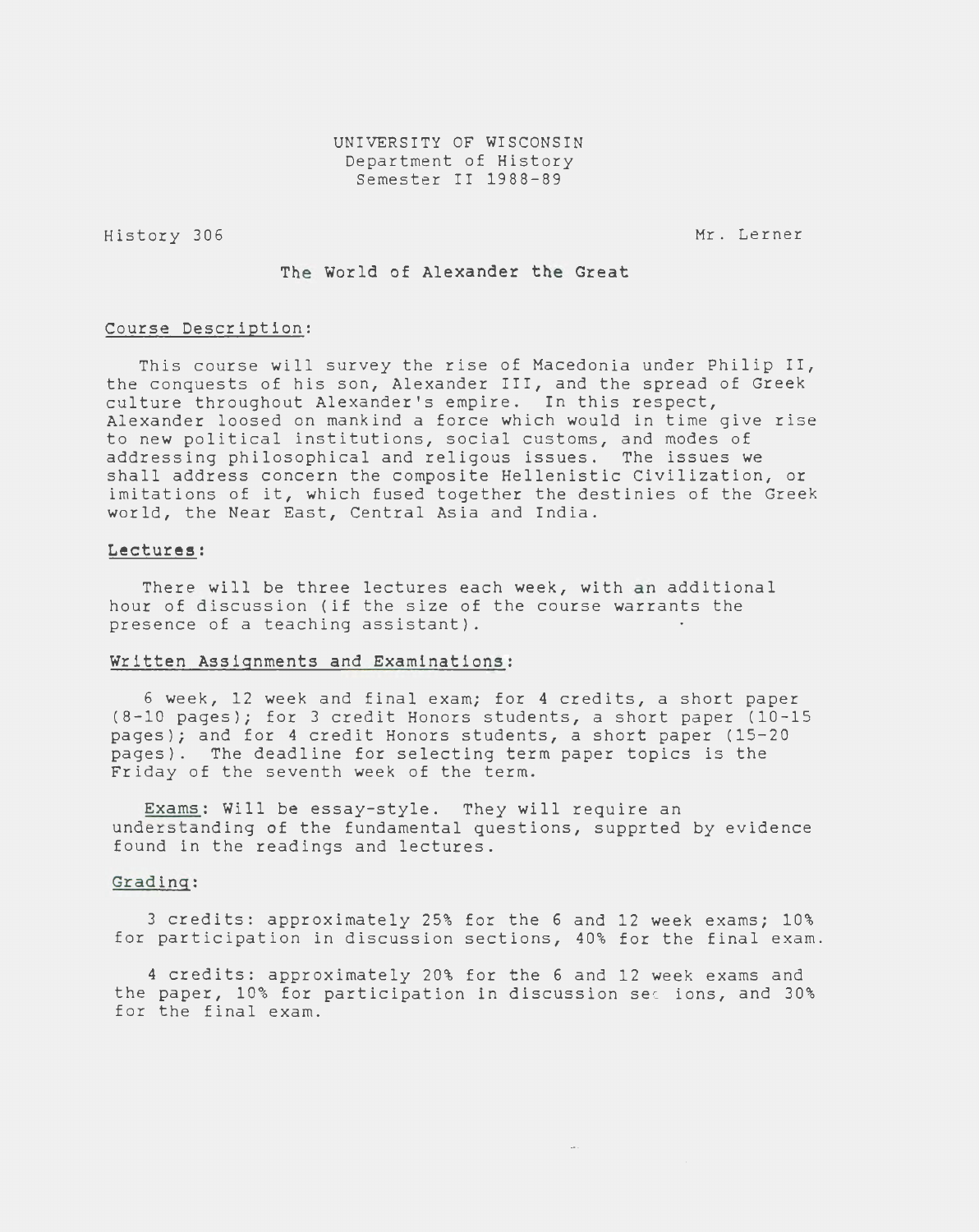History 306 J.D. Lerner

Page 2 Spring, 1989

# **Books to be Purchased:**

Arrian, The Campaigns of Alexander

F.L. Holt, Alexander the Great and Bactria

The Impact of Alexander the Great, ed. by Eugene N. Borza

Plutarch, The Age of Alexander

F.W. Walbank, The Hellenistic World

Reader: available at Kinko's Copies, 620 University Avenue. Request Packet #139.

## Books Recommended to be Purchased:

Quintus Curtius Rufus, The History of Alexander

A.K. Narain, The Indo-Greeks

### A Note on the Readings:

All readings, required or recommended, are available on 3 Hour reserve at H.C. White Library.

### Abbreviations:

- (B): The Impact of Alexander the Great.
- (R): Reader.
- (\*): Materials not available in the Bookstore, but only on reserve at H.C. White.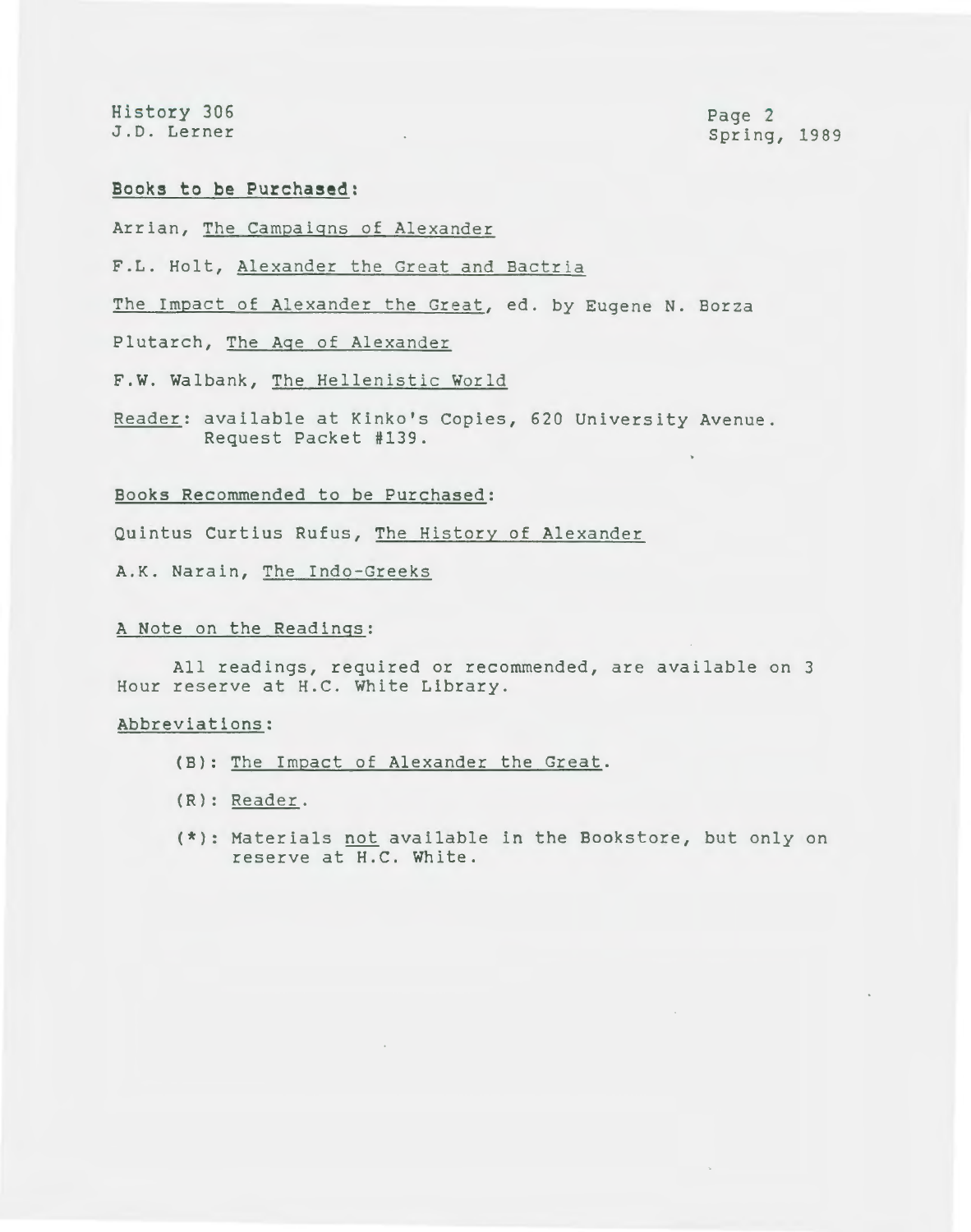History 306 J.D. Lerner Page 3 Spring, 1989

### COURSE SYLLABUS

Unless otherwise noted, each topic or subtopic will be the subject of a single lecture. that meeting. All readings, available on reserve at H.C. White Library. Under each one are the readings for required or recommended, are

I. The Setting

- Jan. 25: An Overview of Alexander's Campaign No readings.
- Jan. 27: The Greek and Persian Worlds in the fourth century down to Philip No readings.

Jan. 30 & Feb. 1: The Rise of Philip of Macedon and His Conquest of Greece

> (R) G. T. Griffith, "The Macedonian Background" Greece and Rome, vol. 12 no.2 (1965), pp.125- 138. Plutarch, Demosthenes.

II. Alexander's Conquests.

Required Readings:

Arrian, The Campaigns of Alexander, entire. Plutarch, Alexander. Quintus Curtius Rufus, History of Alexander, pp. 26-49, 66-91, 125-144.

Recommended Readings:

Quintus Curtius Rufus, History of Alexander, entire. (\*) Diodorus Siculus, XVII.

Feb. 3: From Accession to the Crossing of the Hellespont (B) E. Badian, "The Struggle for Personal Independence", pp.102-112. (B) Ramon I. Harris, "The Search for Identity",

> pp.113-122. Recommended Reading: (B) V. Ehrenberg, "Pathos", pp.95-101.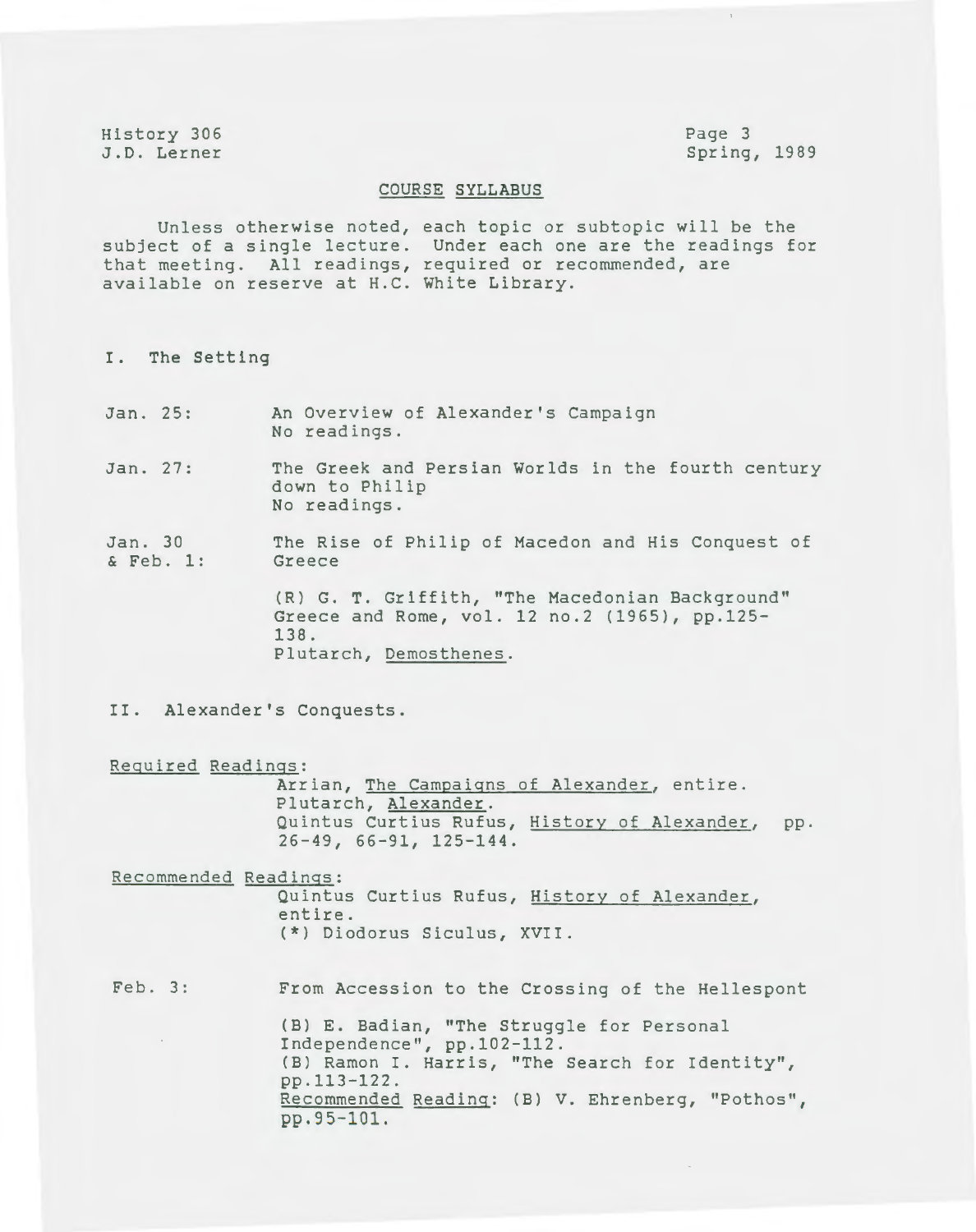|          | History 306<br>J.D. Lerner | Page 4<br>Spring, 1989                                                                                                                                                                                                                                                                                |
|----------|----------------------------|-------------------------------------------------------------------------------------------------------------------------------------------------------------------------------------------------------------------------------------------------------------------------------------------------------|
| Feb. 6:  |                            | Asia Minor, Egypt, Gaugamela                                                                                                                                                                                                                                                                          |
|          |                            | Recommended Reading: (B) A.R. Burn, "The Middle<br>East", pp. 45-50.                                                                                                                                                                                                                                  |
|          | Feb. 8 & 10:               | Babylon, The Hindu Kush, Bactria and Sogdiana                                                                                                                                                                                                                                                         |
|          |                            | F.L. Holt, Alexander the Great and Bactria,<br>$pp.1-10, 52-86.$<br>(B) Mortimer Wheeler, "Central Asia", pp.51-56.<br>Recommended Reading: F.L. Holt, pp.11-51.                                                                                                                                      |
| Feb. 13: |                            | Three Tragedies                                                                                                                                                                                                                                                                                       |
|          |                            | (B) Ulrich Wilcken, "The Policy of Fusion",<br>$pp.66 - 74.$                                                                                                                                                                                                                                          |
| Feb. 15: |                            | The Rocks to the Hydaspes                                                                                                                                                                                                                                                                             |
| Feb. 17: |                            | From the Indus and the Mallian Canpaign to Opis                                                                                                                                                                                                                                                       |
|          |                            | (B) A.K. Narain, "India", pp.57-65.<br>(R) Sylvain Levi, "Alexander and Alexandria in<br>Indian Literature", The Indian Historical<br>Quarterly, vol.12 (1936), pp.121-133.                                                                                                                           |
| Feb. 20: |                            | The Last Year: June 324 to June 323 B.C.                                                                                                                                                                                                                                                              |
|          |                            | (B) W.W. Tarn, "A Supreme Fertilising Force,<br>pp.125-128.<br>(B) D.G. Hogarth, "Gaining Immortality", pp.129-<br>132.<br>(B) C.B. Welles, "The Conquest of Persia",<br>pp.133-142.<br>(B) A.R. Burn, "No Permanent Impression", pp.143-<br>148.                                                     |
| Feb. 22: |                            | Alexander's Last Plans                                                                                                                                                                                                                                                                                |
|          |                            | (R) P.A. Brunt, "The Aims of Alexander",<br>Greece and Rome, vol.12 no.2 (1965), pp.205-215.<br>(R) W.W. Tarn, "Alexander's Plans", The Journal<br>of Hellenic Studies, vol.LIX (1939), pp.124-135.<br>Recommended Reading: (B) Arnold Toynbee, "If<br>Alexander the Great Had Lived On", pp.163-179. |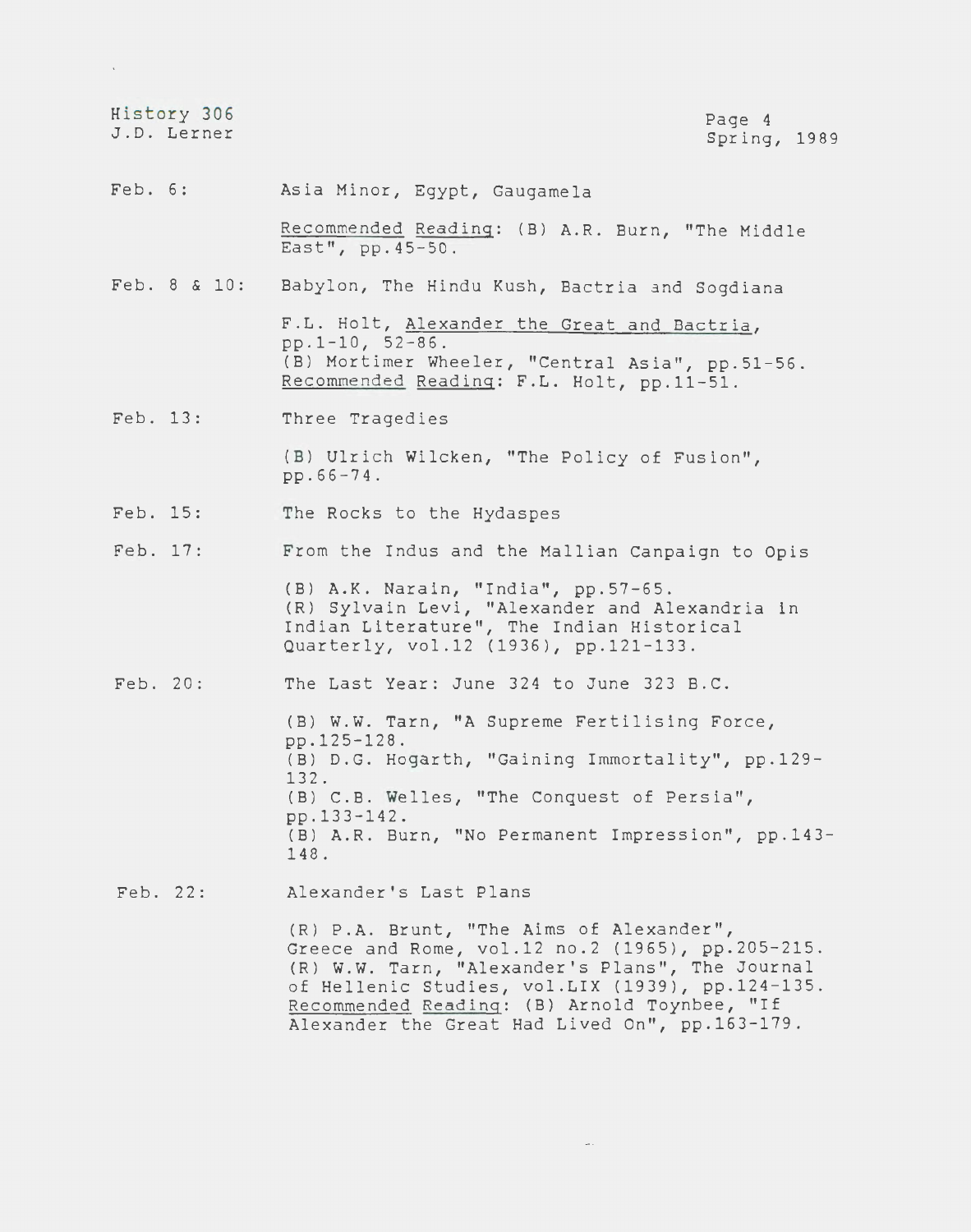| History 306<br>J.D. Lerner |                                                                                                                                                                                                                                                                                                           | Page 5<br>Spring, 1989 |
|----------------------------|-----------------------------------------------------------------------------------------------------------------------------------------------------------------------------------------------------------------------------------------------------------------------------------------------------------|------------------------|
| $\text{Feb. } 24$ :        | The Unity of Mankind: Fact or Fiction  ?<br>(B) W.W. Tarn, "The Unity of Mankind: A New<br>Social Philosophy", pp.77-85.<br>(B) E. Badian, "No Evidence for the Dream",<br>pp.86-92.<br>(R) A.B. Bosworth, "Alexander and the Iranians",<br>The Journal of Hellenic Studies, vol. C (1980),<br>$pp.1-21.$ |                        |

 $\label{eq:2.1} \frac{1}{\sqrt{2}}\int_{0}^{\pi} \frac{1}{\sqrt{2\pi}}\left(\frac{1}{\sqrt{2\pi}}\right)^{2\pi} \frac{1}{\sqrt{2\pi}}\int_{0}^{\pi}\frac{1}{\sqrt{2\pi}}\left(\frac{1}{\sqrt{2\pi}}\right)^{2\pi} \frac{1}{\sqrt{2\pi}}\frac{1}{\sqrt{2\pi}}\int_{0}^{\pi}\frac{1}{\sqrt{2\pi}}\frac{1}{\sqrt{2\pi}}\frac{1}{\sqrt{2\pi}}\frac{1}{\sqrt{2\pi}}\frac{1}{\sqrt{2\pi}}\frac{1}{\sqrt{2\pi}}$ 

Feb. 27: EXAM

 $\mathcal{A}^{\mathcal{A}}$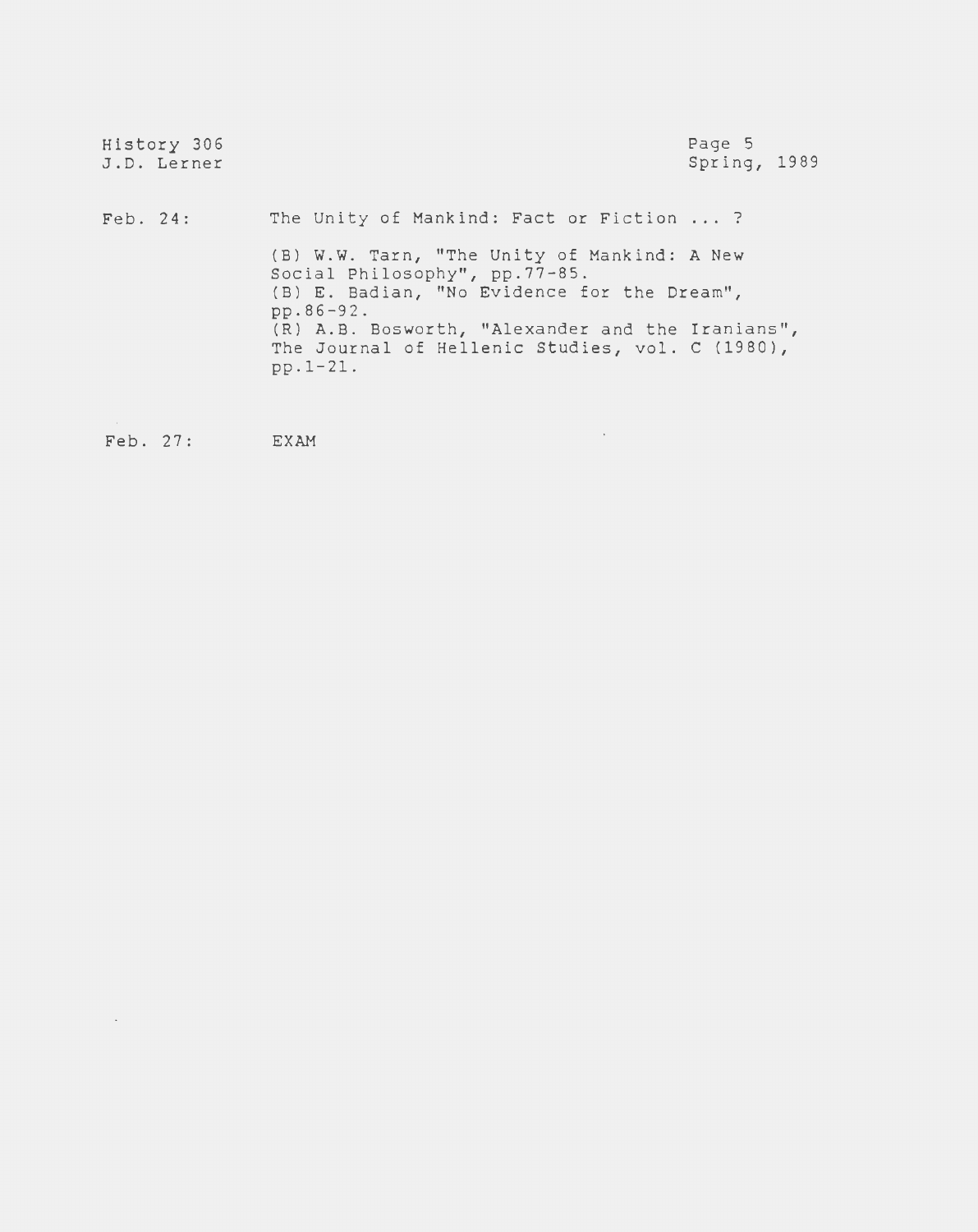History 306 Mr. Lerner<br>
He World of Alexander the Great" Spring 1989 "The World of Alexander the Great"

### A 3rief Chronology

From J.B. Bury & Russell Meiggs, A History of Greece To the Death of Alexander the Great (New York: St. Martin's Press, 4th rev. ed. 1985).

B.C.

- 338 Philip descends into Greece. Battle of Chaeronea (August). Philip in the Peloponnese. Synedrion of Corinth. Death of Isocrates.
- 338-7 Murder of Artaxerxes.
- 337 Second meeting of Synedrion of the Greeks at Corinth.
- 336 Macedonian forces sent into Asia Minor. Murder of Philip and accession of Alexander III (summer). Alexander's first descent into Greece; his election as general of the Greeks.
- 335 Alexander's campaign in Thrace and Illyria, and his second descent into Greece. Destruction of Thebes (October). Accession of Darius Codomannus. Memnon opposes the Macedonians in Asia Minor. Aristotle begins his teaching at Athens.
- 334 Alexander begins his expedition against Persia (spring). Battle of the Granicus. Conquest of Lydia. Siege of Halicarnassus.
- 334-3 Conquest of Lycia, Pamphylia, Pisidia.
- 333 Alexander at Gordian. Conquest of Cilicia. Battle of Issus (November).
- 332 Siege of Tyre (January-July). Submission of Syria and Judaea. Siege of Gaza (October). Conquest of Egypt.
- 331 Foundation of Alexandria-toward-Egypt. Submission of Cyrene. Lunar eclipse, September 20; battle of Gaugamela (October 1). Alexander at Babylon (October); at Susa (December). Revolt of Agis crushed at battle of Megalopolis.
- 331-30 Battle of Pandosia.
- 330 Alexander in Pereis (January-April); burning of the palace at Persepolis; at Ecbatana. Death of Darius (July). Conquest of Hyrcania, Areia, and Drangiana. Foundation of Alexandria Areion and Prophthasia. Execution of Philotus and Parmenio.
- 330-29 Alexander winters in Drangiana.
- 329 Partial submission of Gedrosia. Conquest of Arachosia. Foundatioru of the Arachosian Alexandria.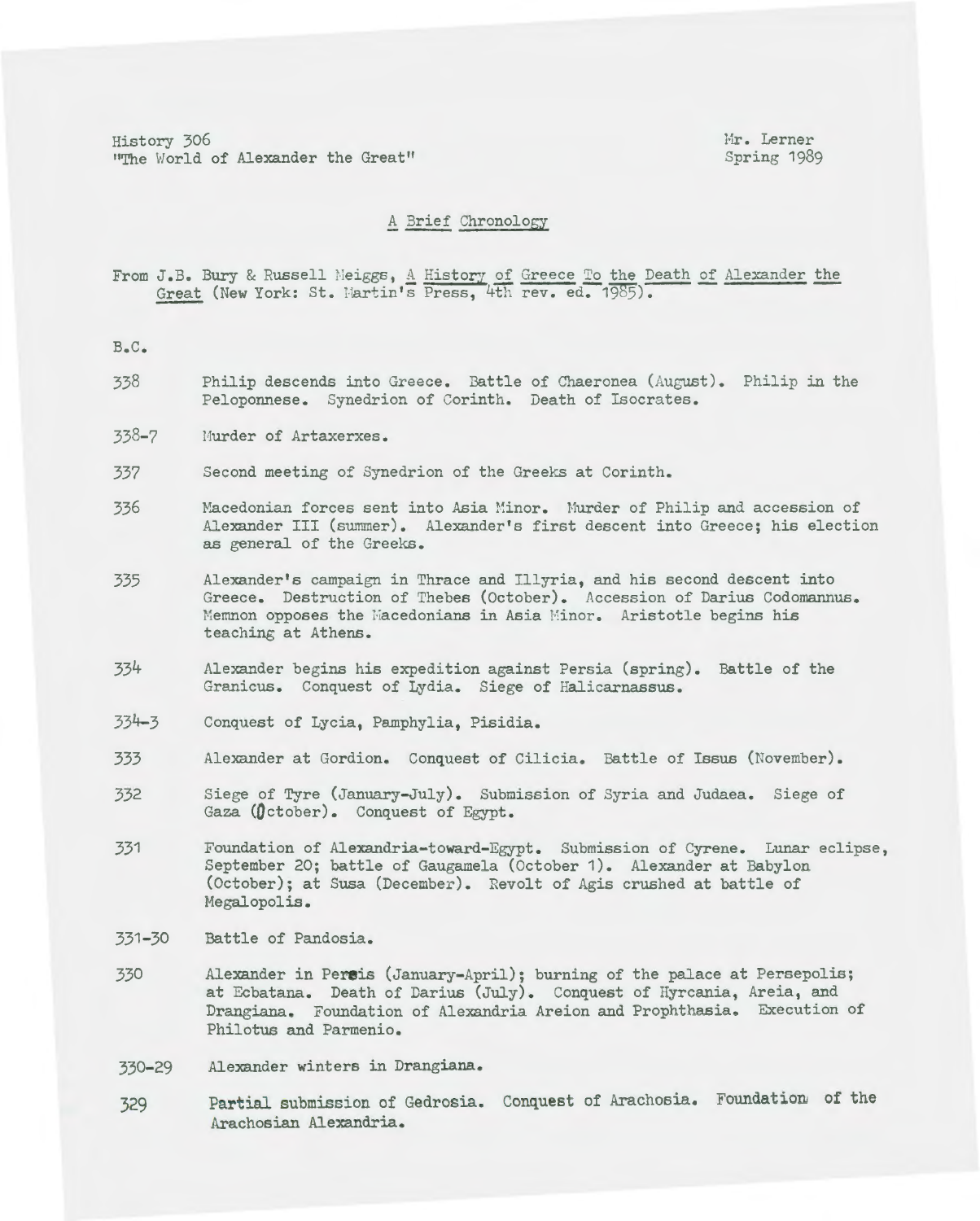B.C.

- 329-8 Alexander winters in the Cabul region. Foundation of Alexandria under Caucasus.
- 328 Alexander comes to the Hindu Kush; conquers Bactria and Sogdiana. Foundation of Alexandria Eschate.
- 328-7 Alexander winters at Zariaspa.
- 327 Alexander at Samarkand (first months); murder of Clitus. Conquest of eastern Sogdiana. Alexander marries Roxane. Conspiracy of the Pages, and execution of Callisthenes. Alexander recrosses the Hindu Kush, and prepares for the Indian expedition.
- 327-6 \'linter campaiens in the Kunar, Chitral, and Swat regions.
- 326 Alexander crosses the Indus. Battle of the Hydaspes. Conquest of the Punjab.
- 325 Conquest of the l·ialli. Foundation of towns on the Lower Indus. Alexander sails in the Indian Ocean. His march through Gedrosia (August-October). Voyage of Nearchus (October-December).
- 324 Macedonian mutiny at Opis. Alexander at Ecbatana. Death of Hephaestion. Harpalus in Greece (spring). Restoration of exiles proclaimed at Olympic games (July-August). Harpalus' trial at Athens; speeches of Hypereides and Dinarchus.
- 324-3 Subjugation of the Cossaeans.
- 323 Alexander at Babylon. Funeral of Hephaestion (Hay). Death of Alexander (June 13). Greece revolts against Hacedonia.
- 323-2 Siege of Lamia.
- 322 Battle of Crannon. Funeral oration of Hypereides. Change of the Athenian Constitution. Death of Demosthenes (October). Death of Aristotle. Death of Lycurgus (?).